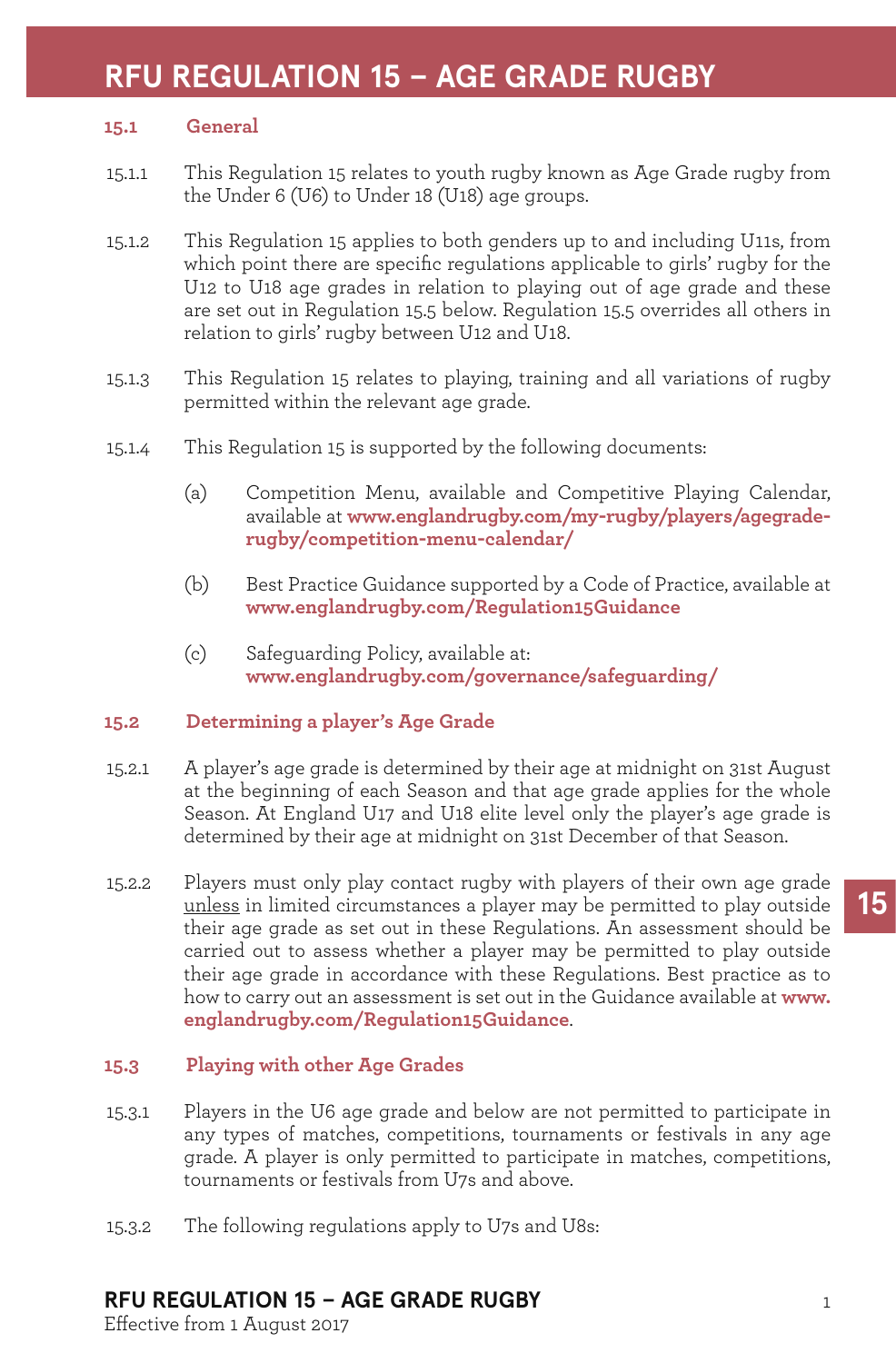- (a) A player in the U7 age grade and above is permitted to participate in matches, competitions, tournaments or festivals in line with the Competition Menu.
- (b) U7s and U8s are not permitted to play contact rugby or play in the U9s age grade in any circumstances.
- (c) U7s and U8s can train and play together if deemed appropriate by the Club or School.
- 15.3.3 The following age grades are permitted to participate together in contact rugby training (which includes playing contact internal training matches):
	- (a) U9s and U10s; and
	- (b) U10s and U11s; and
	- (c) U11s and U12s; and
	- (d) U12s and U13s.

*Note: This is not playing up an age grade; this is only to enable clubs/schools to occasionally allow these teams to train together and should not be used to enable players to play out of age grade with the incorrect age grade for any length of time.*

- 15.3.4 In respect of Schools and Clubs with an insufficient number of players, U10s can train and play with U9s, U11s can train and play with U10s, U12s can train and play with U11s, and U13s can train and play with U12s, subject to satisfying the following conditions:
	- (a) the School or Club does not have a sufficient number of players to make up a team in the single age grade; and
	- (b) the School's County Schools Union or the Club's Constituent Body provides written approval (such approval to be valid for up to one season only); and
	- (c) no more than half the players on the pitch at any time can be from the older age grade; and
	- (d) the team plays to the rules of the younger age grade; and
	- (e) the provisions of Regulation 15.5 are applied in relation the U12 and U13s girls.
- 15.3.5 U12s to U15s can train and play up one age grade if recommended by the player's Club or School provided that:
	- (a) in each case an appropriate assessment is carried out. Best practice on carrying out an appropriate assessment is set out in the Guidance **www.englandrugby.com/Regulation15Guidance**; and

# **RFU REGULATION 15 – AGE GRADE RUGBY**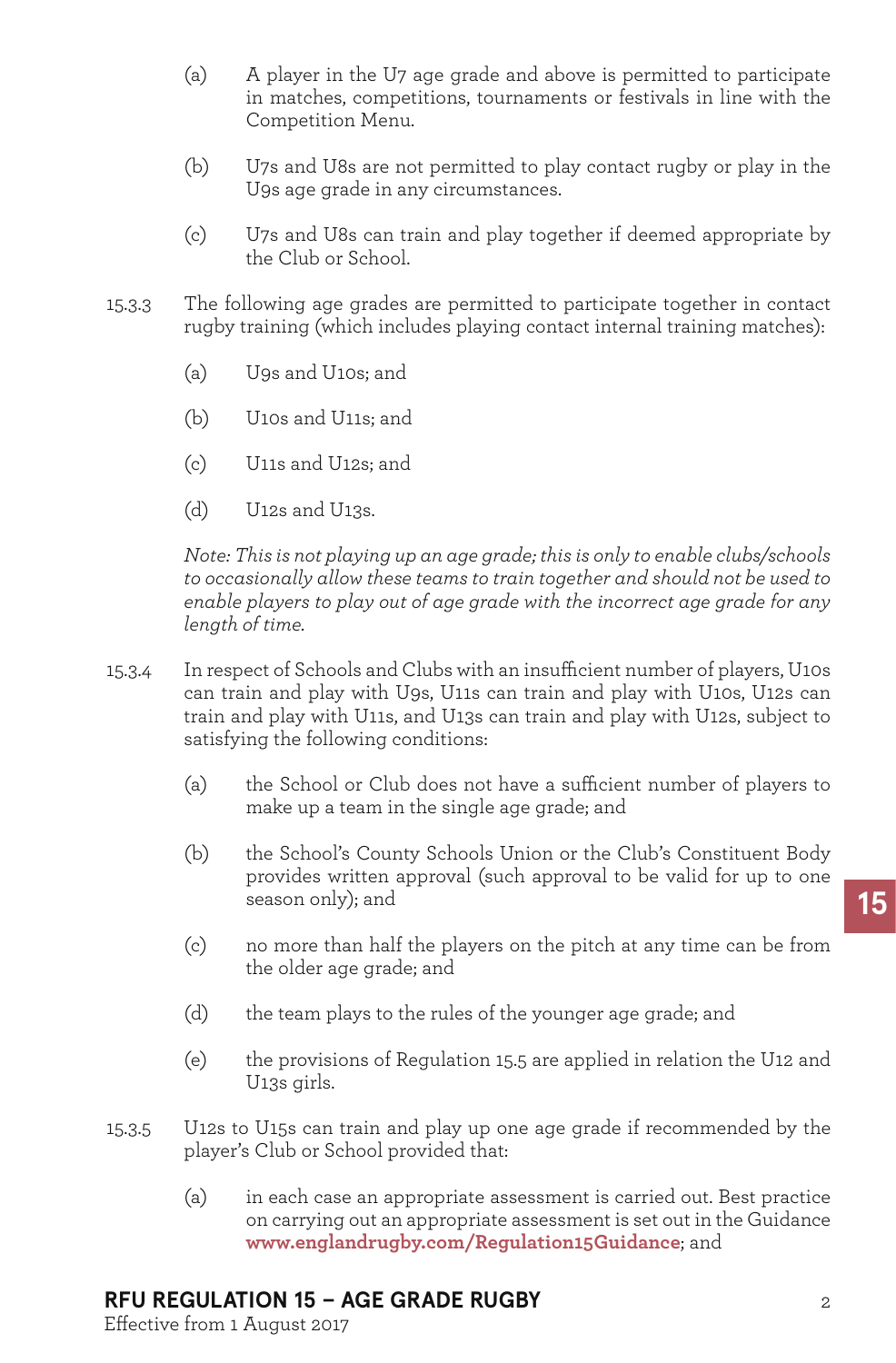- (b) in respect of Club rugby, approval is obtained from an individual who has parental responsibility for the player; and
- (c) in respect of Schools' rugby, approval is obtained from the School's Head Teacher.
- 15.3.6 U16s and U17s can train and play up one age grade (including in the front row of the scrum) or two age grades (but not including in the front row of contested scrums if an U16 player is playing 15 a-side rugby), if recommended by the player's Club or School provided that:
	- (a) an appropriate assessment is carried out. Best practice on carrying out an appropriate assessment is set out in the Guidance **www.englandrugby.com/Regulation15Guidance**; and
	- (b) in respect of Club rugby, approval is obtained from an individual who has parental responsibility for the player; and
	- (c) in respect of Schools' rugby, approval is obtained from the School's Head Teacher;
	- (d) the individual who has parental responsibility for the player or the School's Head Teacher (as applicable) is informed that it is possible that this dispensation may result in the player playing with and/or against one or more U19 players who are playing down in accordance with Regulation 15.4.3.
- 15.3.7 A male player can play adult contact and non-contact rugby, or train with other adults in contact and non-contact rugby, when they reach their seventeenth birthday provided:
	- (a) they have been assessed as capable of playing with adults;
	- (b) the RFU's Playing Adult Rugby Form has been duly completed and signed; and
	- (c) the player does not train or play in the front row of the contested scrum. Once a player has reached the age of 18, the player may play in any position.
- 15.3.8 In respect of England Academy Players (as defined in RFU Regulation 1):
	- (a) an U16 England Academy Player can play up two age grades in the front row of the scrum provided that in each case the prior written approval of the RFU Head of Regional Academies is obtained; and
	- (b) a 16 year old England Academy Player can play adult contact rugby, or train with other adults in contact rugby, if the written approval of the RFU Head of Regional Academies has been obtained; and
	- (c) a 17 year old England Academy Player can play adult rugby and train with adults (including in the front row of the scrum) if the written approval of the RFU Head of Regional Academies has been obtained. Such approval may be given for playing or training.

# **RFU REGULATION 15 – AGE GRADE RUGBY**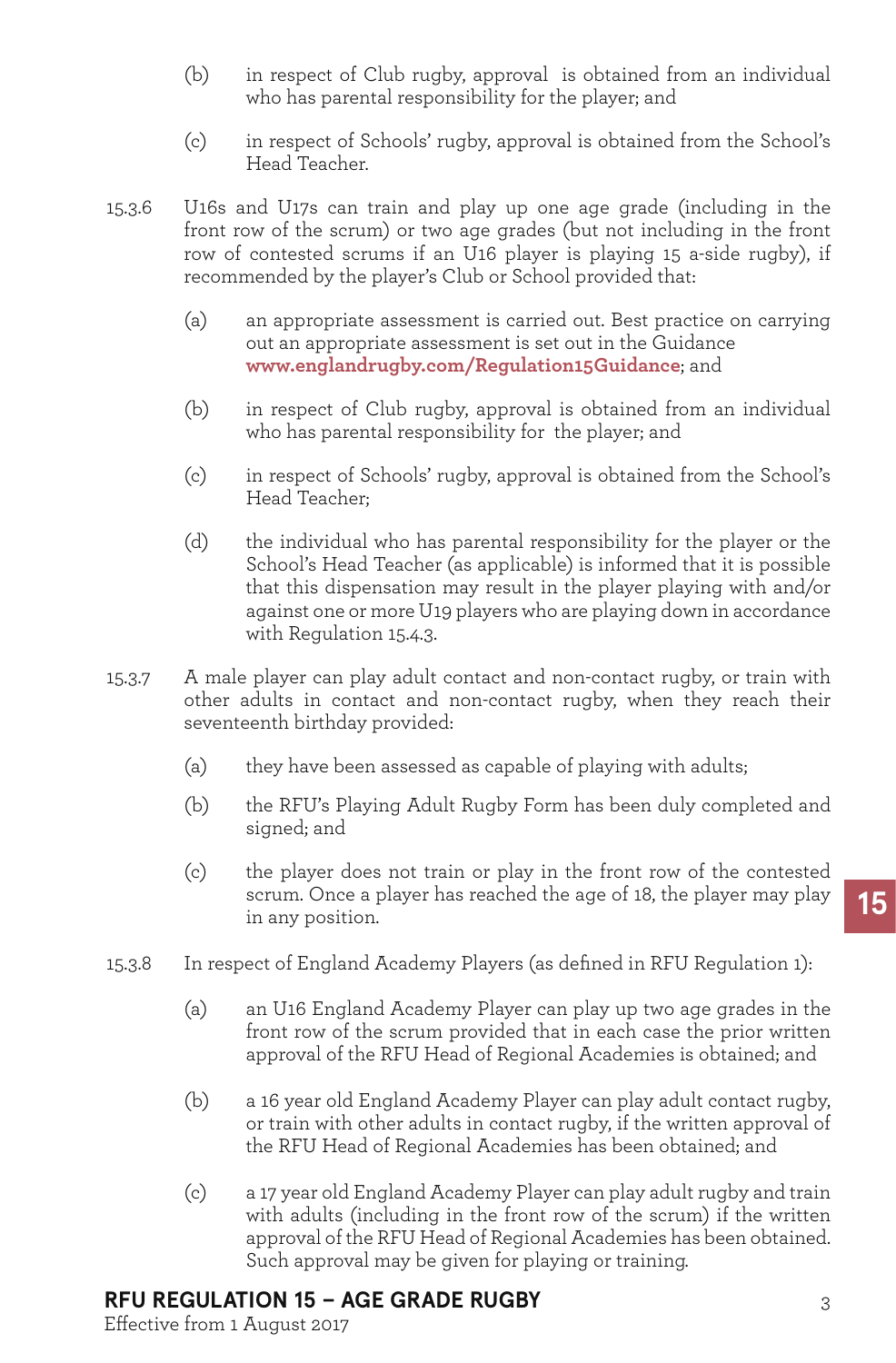#### **15.4 Restrictions on Playing Down**

- 15.4.1 In respect of any matches, competitions, tournaments and festivals, the Club or School must inform match officials, organisers and the opposing team of all players playing down an age grade in a reasonable time prior to the fixture.
- 15.4.2 If a player is permitted to play down as set out in these Regulations, that permission is valid for up to one Season only and the player must remain in that lower age grade for the entire Season save that if appropriate the player is entitled to move back up into the original age grade provided the player does not play down in the lower age grade again during that Season.
- 15.4.3 U9s to U19s (inclusive) can only train and play down one age grade in exceptional circumstances (and subject to competition rules) if:
	- (a) the player is in a younger academic year at School than the player's academic birth year; or
	- (b) the player's safety may be compromised due to their small stature in comparison to other players in the same age grade or due to a developmental or behavioural issue:

provided that in each case:

- (i) an assessment is carried out. Best practice as to how to carry out an assessment is set out in the Guidance available at **www.englandrugby.com/Regulation15Guidance**; and
- (ii) in respect of Club rugby, approval is obtained from an individual who has parental responsibility for the player (as well as the approval of the Club's Safeguarding Officer or Youth Chairman/Secretary); and
- (iii) in respect of Schools' rugby, the approval of the player's Head Teacher is obtained; and
- (iv) for U13s and below, the approval of the Club's Constituent Body is obtained or, in respect of Schools' rugby, the approval of the player's Head Teacher is obtained; and
- (v) if approval is given, the Club or School must notify the opposing teams at least 24 hours in advance of the game although an opposition's objection may not prevent the player from playing.
- 15.4.4 U9s to U19s can only train and play down two or more age grades in exceptional circumstances and only with the written approval of the RFU Legal and Governance Director to whom application must be made. Any requests for approval must be accompanied by such documentary evidence and/or signed statements as may be necessary or requested by the RFU Legal and Governance Director.

# **RFU REGULATION 15 – AGE GRADE RUGBY**

Effective from 1 August 2017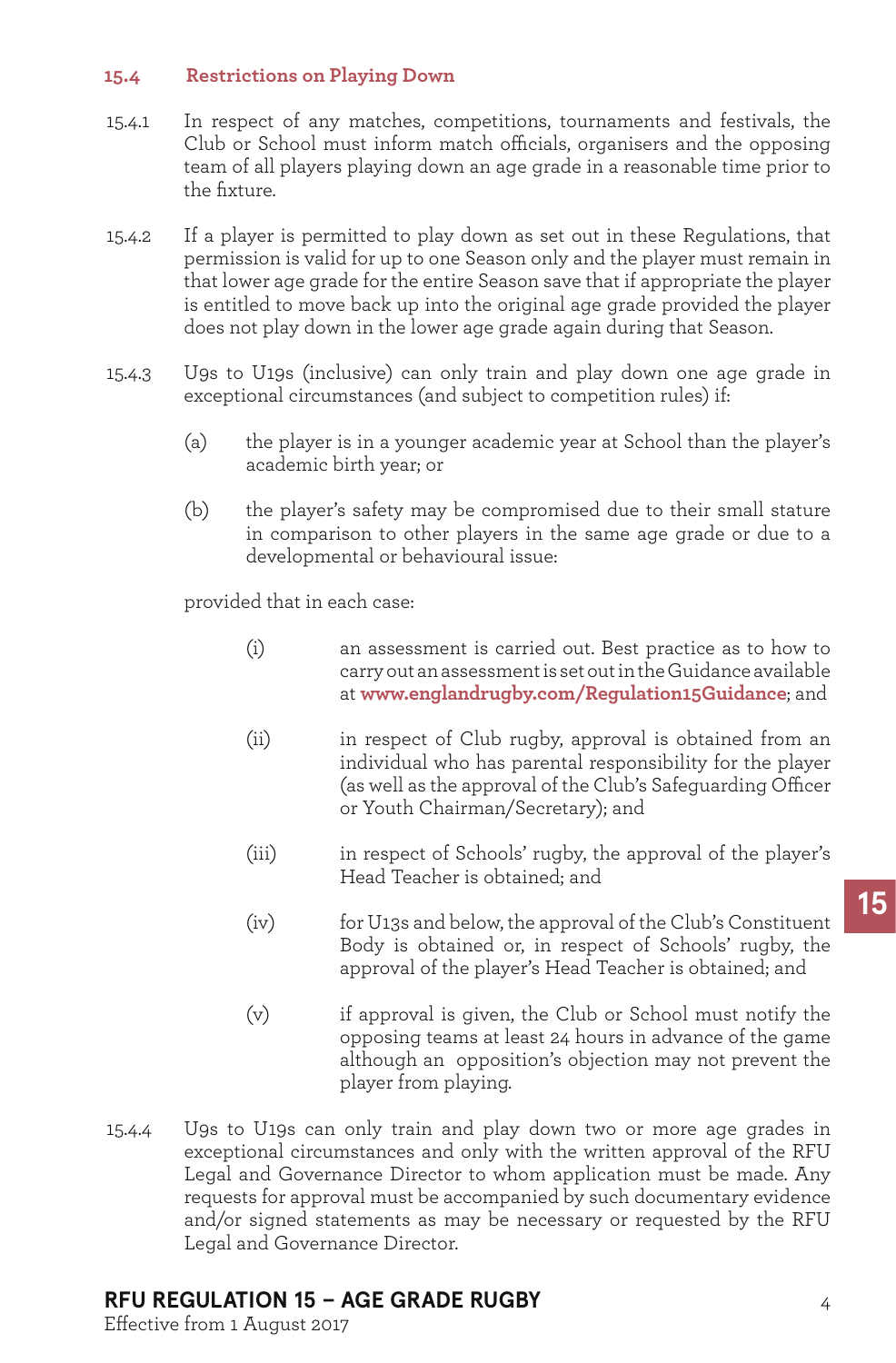#### **15.5 Girls' Rugby**

- 15.5.1 This Regulation 15.5 sets out the specific regulations applicable to U12 to U18 girls' rugby in relation to playing out of age grade. The remainder of Regulation 15 shall continue to apply in relation to girls rugby save to the extent that it is varied by Regulation 15.5.
- 15.5.2 The U13 girls' age band is permitted to include U12s and U13s girls. U12 girls and above are not permitted to play mixed contact rugby.
- 15.5.3 The U15 girls' age band is permitted to include U14s and U15s.
- 15.5.4 The U18 girls' age band is permitted to include U16s, U17s and U18s.
- 15.5.5 A female player can play adult contact and non-contact rugby, or train with other adults in contact and non-contact rugby, when they reach their seventeenth birthday provided:
	- (a) they have been assessed as capable of playing with adults;
	- (b) the RFU's Playing Adult Rugby Form has been duly completed and signed; and
	- (c) the player does not train or play in the front row of the contested scrum. Once a player has reached the age of 18, the player may play in any position.
- **15.6 Season**
- 15.6.1 In Age Grade rugby the Season shall be:

 Season 2017-2018 will run from Saturday 2 September 2017 until Monday 7 May 2018

 Season 2018-2019 will run from Saturday 1 September 2018 until Monday 6 May 2019

and for the purposes of this Regulation 15, the Season shall mean the Age Grade Season.

- 15.6.2 For the purposes of this Regulation, "Out of Season Activity" means:
	- (a) for U13 and below: (i) non-rugby based physical activity that develops and supports fundamental movement and core skills, examples of which are set out in **www.englandrugby.com/ Regulation15Guidance**; concentrating on other sports and activities but no specific rugby activity; (ii) no Outgoing Tours at these ages; (iii) rugby/holiday camps are permitted provided they comply with the above and the requirements set out in RFU Regulation 15.8
	- (b) for U14 to U18 (subject to Regulation 15.6.5):
		- (i) After the first Bank Holiday Monday in May and until the end of May: (i) Rugby based non-contact training and

# **RFU REGULATION 15 – AGE GRADE RUGBY**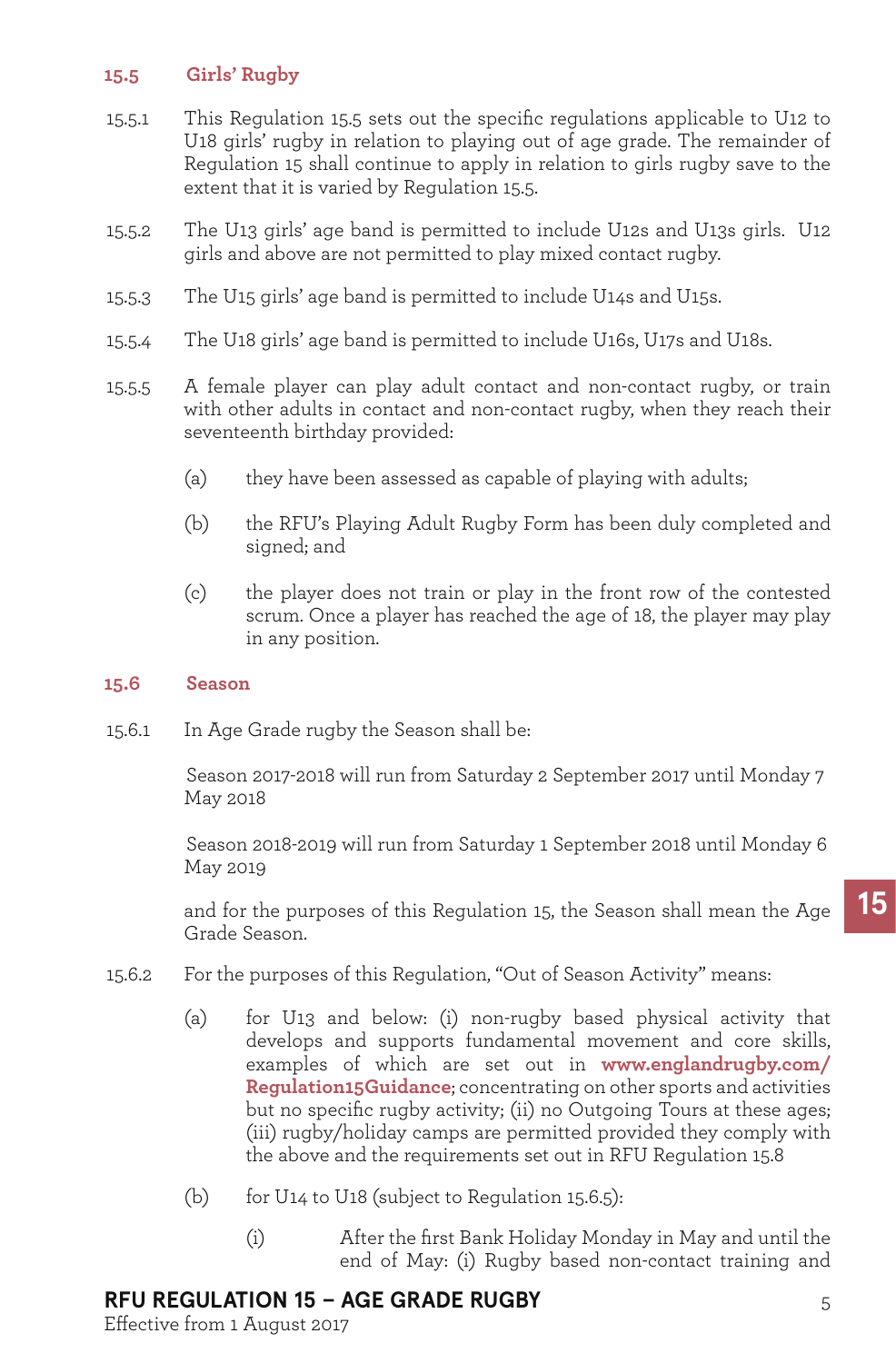non-contact versions of rugby including tag and touch, further detail of which is set out in **www.englandrugby. com/Regulation15Guidance**; (ii) rugby/holiday camps are permitted provided they comply with the above and requirements set out in RFU Regulation 15.8; and (iii) if a competition match is abandoned or postponed due to adverse weather conditions, such match may be replayed up to and including the last May Bank Holiday Monday, at all times in accordance with Regulation 15.9.

- (ii) In June: No organised rugby-based activity; this is a month of rest;
- (iii) In July: As per May.
- (iv) In August: As per July, additionally (i) rugby-based contact training; (ii) in the two weeks immediately prior to the start of the Season, pre-season matches, festivals and skills revision training, guidance on which can be found at **www.englandrugby.com/Regulation15Guidance.**
- 15.6.3 Outside of the Season, U5s and U6s can participate in Out of Season Activity only (as set out in Regulation 15.6.2). During the Season, U5s and U6s can participate in training only but cannot participate in matches, competitions, tournaments and festivals.
- 15.6.4 Outside of the Season, U7s to U13s can participate in Out of Season Activity only (as defined in 15.6.2 above). During the Season, U7s to U13s can participate in competitive opportunities in addition to training and Out of Season Activity at all times in accordance with Regulation 15.9.
- 15.6.5 Outside of the Season, U14s to U18s can participate in Out of Season Activity only (as defined in 15.6.2 above). During the Season, U14s to U18s can participate in competitive opportunities in addition to training and Out of Season Activity at all times in accordance with Regulation 15.9.
- 15.6.6 Outgoing Tours at U14 and above are exempt from this Regulation.

#### **15.7 Non-contact Rugby**

During the Season players of all ages and both sexes may train and play together in non-competitive, non-contact rugby provided that:

- (a) the organiser and/or coach has assessed the session and/or match to be safe for all players;
- (b) under no circumstances is any element of contact rugby permitted and the training session and/or match should be conducted in accordance with the best practice principles set out in the Guidance available at **www.englandrugby.com/Regulation15Guidance**.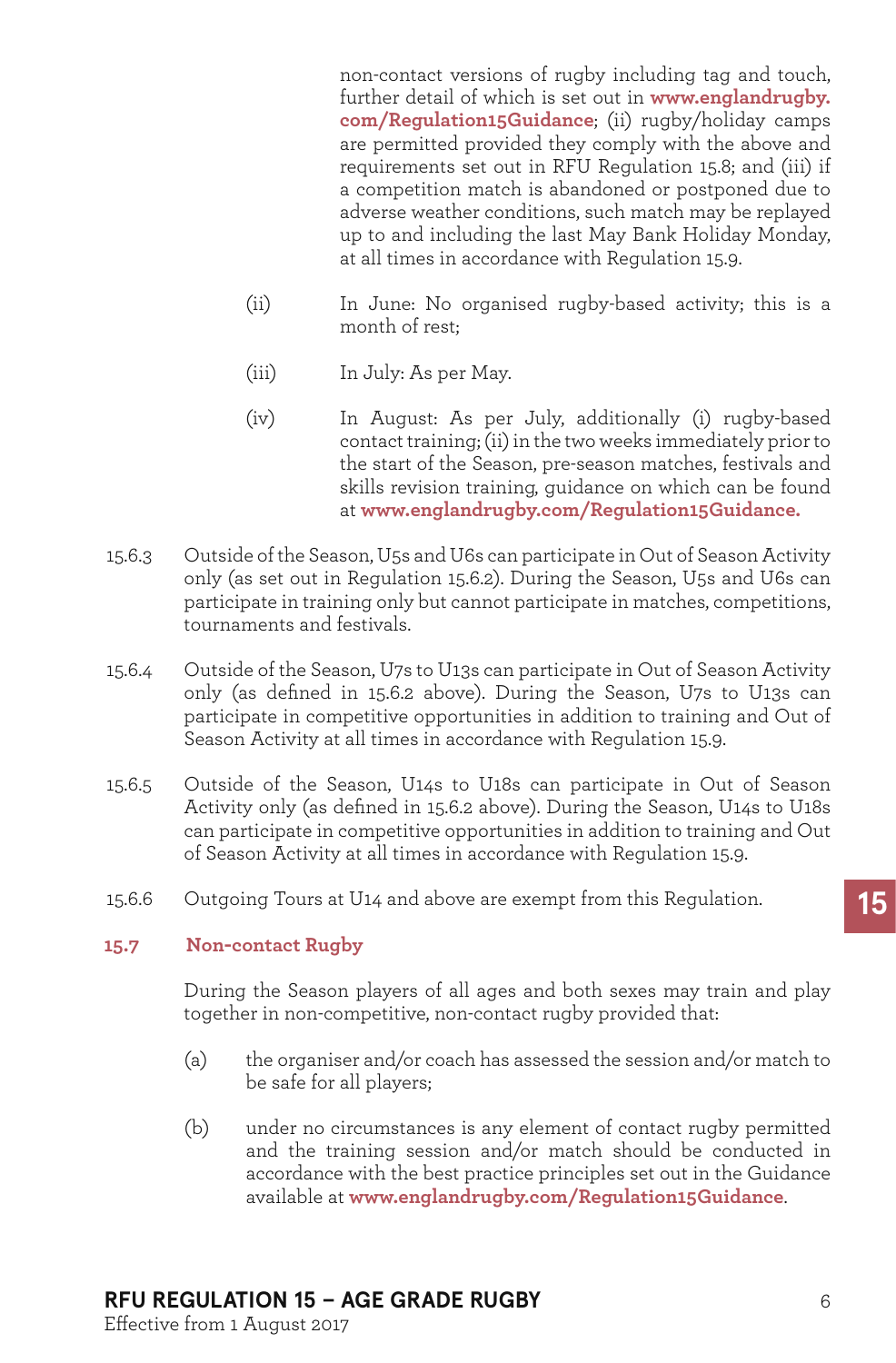#### **15.8 Rugby/Holiday Camps**

Rugby/holiday camps are permitted for all age grades provided that:

- (a) the rugby/holiday camp and its activity programme are run in accordance with the guidelines set out in the Guidance available at **www.englandrugby.com/Regulation15Guidance**;
- (b) the Constituent Body in which the rugby/holiday camp is located is notified of the proposed rugby/holiday camp in advance;
- (c) any proposed activity is approved in writing by the Constituent Body; and
- (d) Regulation 15 is complied with in full.

#### **15.9 Competition Menu and Competitive Playing Calendar**

#### **Competitive Activity**

- 15.9.1 Anyone who organises any competitive activity for male and female players at U18 and below must ensure that such activity is run in accordance with the:
	- (a) Competition Menu and the competition format of the specific age grade; and
	- (b) Competitive Playing Calendar

which are available here **www.englandrugby.com/my-rugby/players/ age-grade-rugby/competition-menu-calendar/**

#### **In Season Approvals**

- 15.9.2 Club, school and college-organised competitive activity may be played at any time during the Season and must have the written approval of the Club's Constituent Body, School's CSU or College's Union (ECRFU).
- 15.9.3 Organisers of competitive activity at county level, representative level or above (including domestic Union level where appropriate) must provide the competition programme to the RFU for written approval by 1 July in respect of the competition programme for the subsequent season.

#### **Out of Season Approvals**

- 15.9.4 Competitive activity may only be played outside of the Season provided:
	- (a) the activity falls within the definition of Out of Season Activity; and
	- (b) in respect of Club, School or College activity, written approval of the Club's Constituent Body, School's CSU, or College's Union (as applicable) has been obtained; or

# **RFU REGULATION 15 – AGE GRADE RUGBY**

Effective from 1 August 2017

7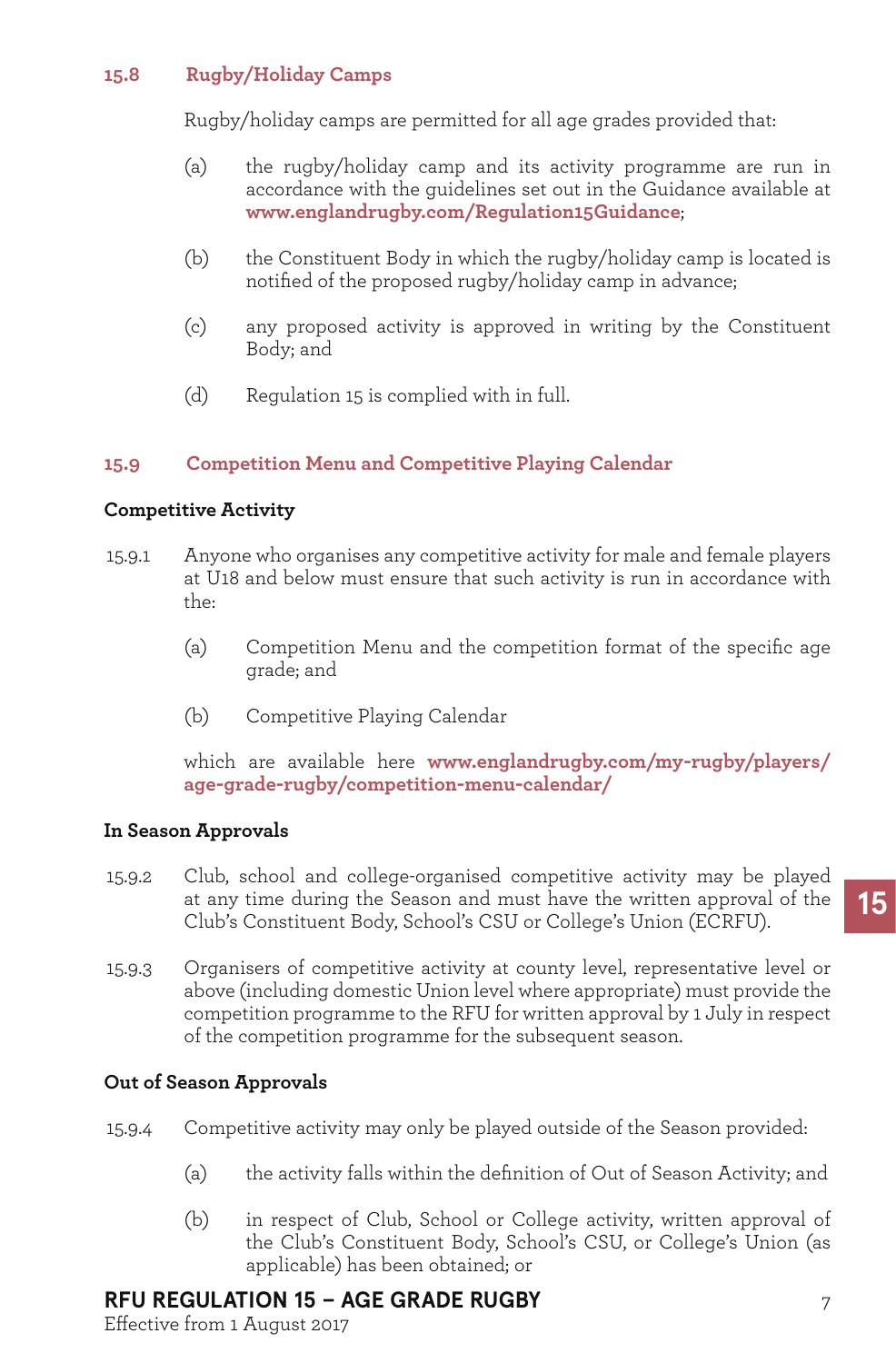(c) in respect of county level, representative level or above, written approval of the RFU has been obtained.

### **National Festivals**

- 15.9.5 National Schools' Festivals may only take place provided the written approval of ERSFU (and the hosting County Schools Union is notified) is obtained. Applications must be made in good time and by no later than three months prior to the date of the proposed National Schools' Festival.
- 15.9.6 National Clubs' Festivals may only take place provided the written approval of the hosting Constituent Body is obtained. Applications must be made in good time and by no later than three months prior to the date of the proposed National Clubs' Festival.

*Note: For the purposes of Regulations 15.9.5 and 15.9.6 above a Festival is considered to be "National" if participating Clubs or Schools are drawn from more than just neighbouring Constituent Bodies and there are more than six entrants.*

#### **15.10 Tours**

Age Grade rugby tours are subject to the requirements set out in Regulation 10 and should be conducted in accordance with the best practice outlined in the RFU Tour Policy available on **www.englandrugby.com/governance/ gamesupport/rugby-tours**.

#### **15.11 Rules of Play**

- 15.11.1 Players and Match Officials must comply with the World Rugby Laws of the Games, subject to any permitted Law Variations set out in Appendices of Regulation 15 and such other Law trials and variations as the RFU may adopt.
- 15.11.2 Rules of Play for non-contact rugby matches are available on **www.laws.worldrugby.org/**

#### **15.12 Pitch and Ball Size**

- 15.12.1 The maximum pitch and ball sizes are in respect of each age grade are set out in the Rules of Play for that age grade.
- 15.12.2 Reduced pitch sizes are acceptable if agreed between the referee and coaches, and the smaller pitches are risk assessed.
- 15.12.3 Adjacent pitches should to the extent possible be no closer than 5 metres.

#### **15.13 Clothing**

15.13.1 Players' studs and clothing during training and matches must comply with World Rugby Regulatory requirements (including World Rugby Law 4 and World Rugby Regulation 12) which are available on **www.worldrugby.org**.

# **RFU REGULATION 15 – AGE GRADE RUGBY**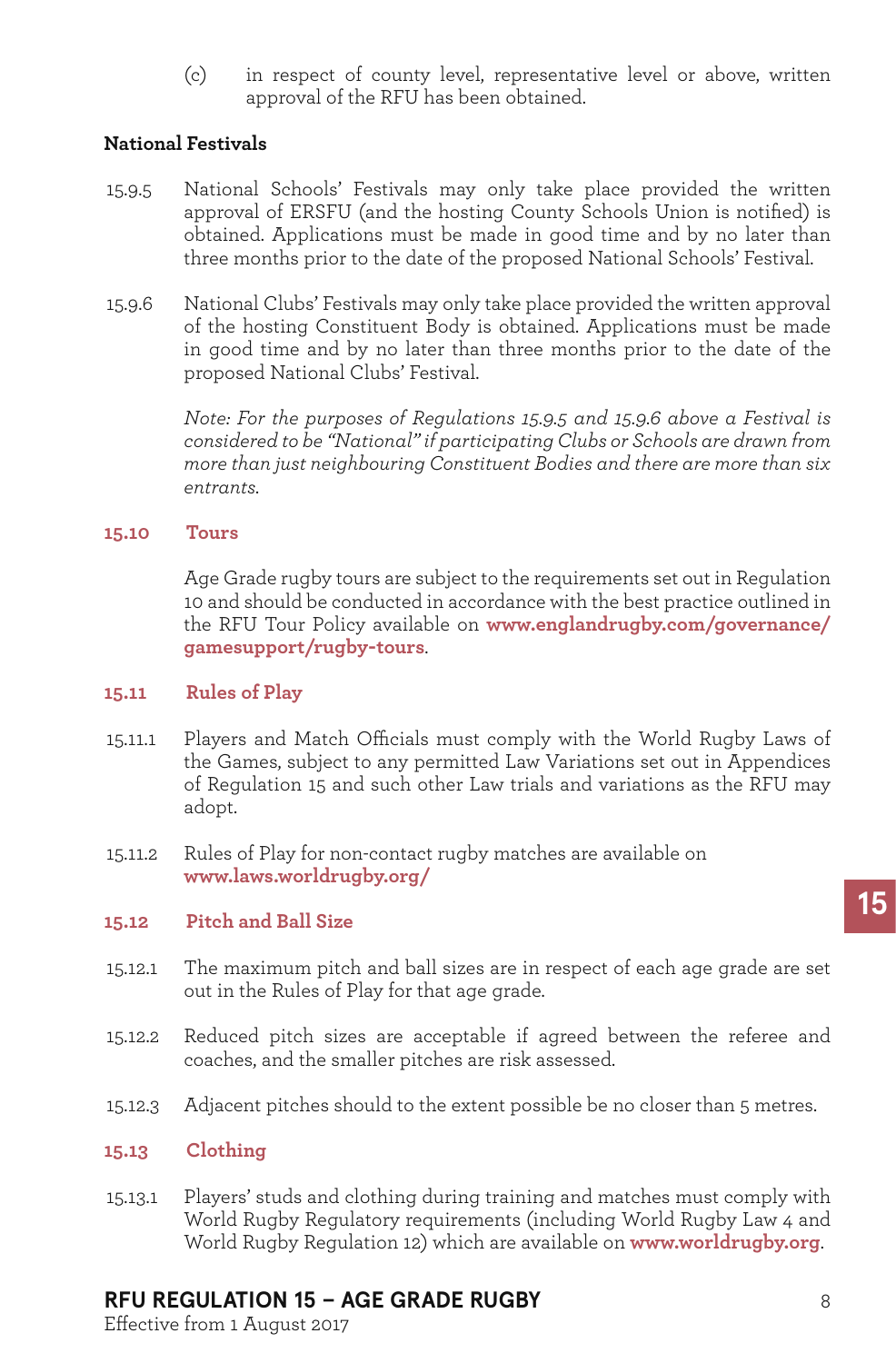- 15.13.2 Age grade players are permitted to wear base layers provided they comply with the World Rugby Regulatory requirements which are available on **www.worldrugby.org/**
- 15.13.3 Players of all age grades are permitted to wear spectacles, glasses or specifically designed sports goggles in all forms of non-contact rugby. Players are not permitted to wear spectacles, glasses or specifically designed sports goggles in any form of contact rugby.

*Note: For information about the RFU goggles trial, please see RFU Goggles Trial Update at www.englandrugby.com/governance/regulations/*

#### **15.14 Duration of Matches, Coaching and Training Sessions**

15.14.1 All players, match officials, schools and Clubs must ensure that no player plays more than 35 matches per Season and in respect of all matches and festivals, plays no more than the maximum playing times set out in the table below:

| Age Grade                                                                                     | Maximum minutes each half | Maximum minutes per day |
|-----------------------------------------------------------------------------------------------|---------------------------|-------------------------|
| $\frac{U7/U8}{U9/U10}$                                                                        | 10                        | 50                      |
|                                                                                               | 15                        | 60                      |
| $\frac{1}{\text{U11}/\text{U12}}$                                                             | 20                        | 70                      |
|                                                                                               | 25                        | 80                      |
| $\frac{\frac{0.11}{\sqrt{0.13}}}{\frac{\sqrt{13}}{\sqrt{14}}}}{\frac{\sqrt{15}}{\sqrt{16}}+}$ | 30                        | 90                      |
|                                                                                               | 35                        | 90                      |

Further guidance as playing times and durations for single fixtures, festivals, tournaments and coaching and training sessions are set out in the Guidance available at **www.englandrugby.com/Regulation15Guidance**.

- 15.14.2 No extra time is permitted in any match except that added for injury time.
- 15.14.3 Matches must be brought to an end if:
	- (a) at Under 7s to Under 12s the try difference rises to more than six; or
	- (b) at Under 13s to Under 18s the points difference is more than 50 points unless both teams are in agreement to continue.

#### **15.15 Player Eligibility and Player Registration**

- 15.15.1 Each Club must ensure all its Age Grade players are registered as a youth players by completing the RFU Youth Player Registration Form and are registered on the RFU's data system within 45 days of their first joining the Club.
- 15.15.2 Constituent Bodies and/or event organisers may require Registration cards and copies of any special dispensations issued to be taken to each Club match or festival. Team managers must produce these documents for inspection by the opposition or Match Officials if requested.

# **RFU REGULATION 15 – AGE GRADE RUGBY**